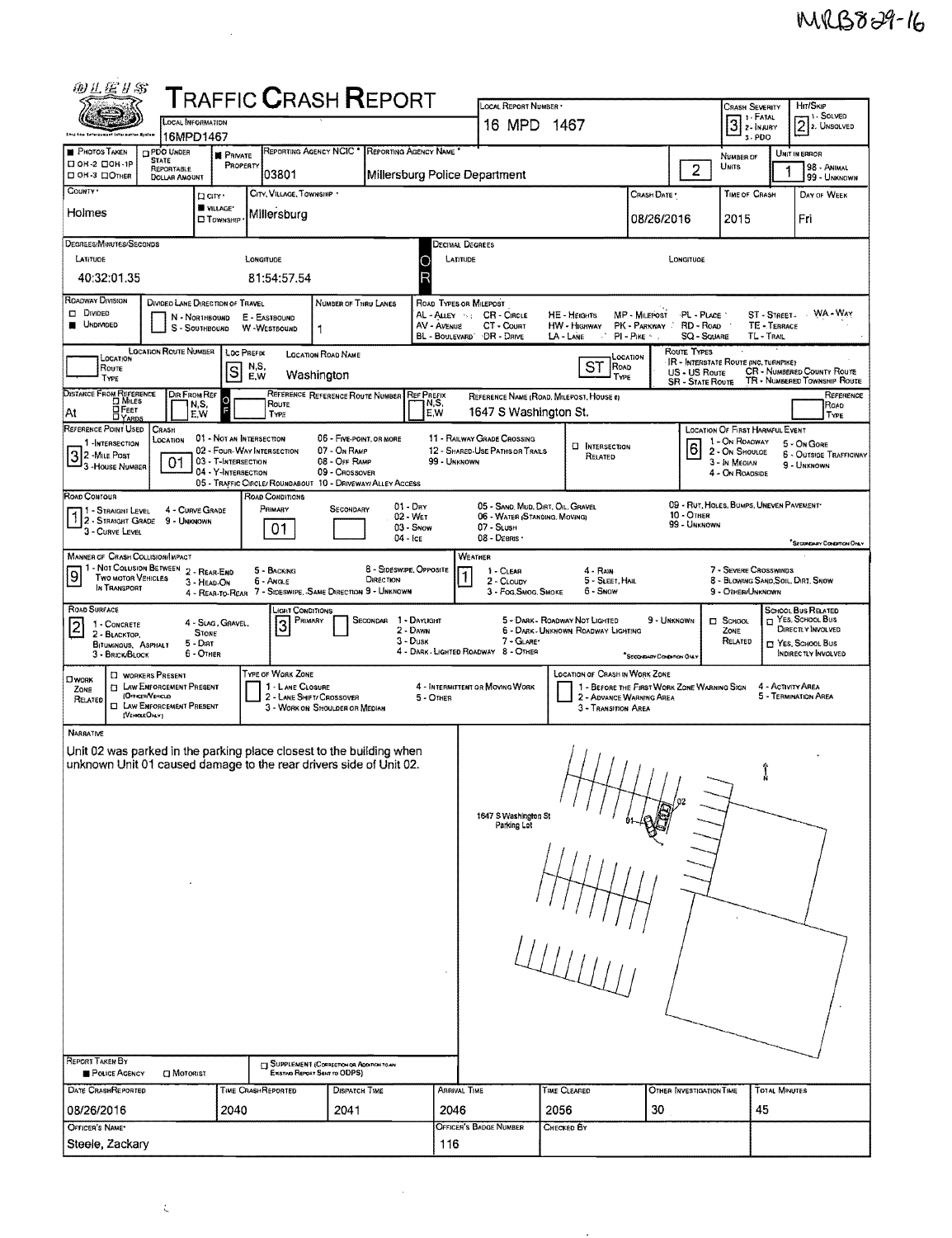|                                                                                                                                                                                                                                         |                                                                                                                                                                                                                                                                                                                                                                                        |                                                                                                                                                                                                          |                                                                                                                                                                                                                                                                                                                                                                                                       | OCAL REPORT NUMBER<br>16 MPD 1467                                                                                                                                                                                                                                                                                                   |                                                                                                                                                                                                                                                                                             |                                                                                                                                                                                                                                                                                                                                                                                                                                             |                                                                                                                                                                                                                                                                                  |                                                                                                                                            |  |
|-----------------------------------------------------------------------------------------------------------------------------------------------------------------------------------------------------------------------------------------|----------------------------------------------------------------------------------------------------------------------------------------------------------------------------------------------------------------------------------------------------------------------------------------------------------------------------------------------------------------------------------------|----------------------------------------------------------------------------------------------------------------------------------------------------------------------------------------------------------|-------------------------------------------------------------------------------------------------------------------------------------------------------------------------------------------------------------------------------------------------------------------------------------------------------------------------------------------------------------------------------------------------------|-------------------------------------------------------------------------------------------------------------------------------------------------------------------------------------------------------------------------------------------------------------------------------------------------------------------------------------|---------------------------------------------------------------------------------------------------------------------------------------------------------------------------------------------------------------------------------------------------------------------------------------------|---------------------------------------------------------------------------------------------------------------------------------------------------------------------------------------------------------------------------------------------------------------------------------------------------------------------------------------------------------------------------------------------------------------------------------------------|----------------------------------------------------------------------------------------------------------------------------------------------------------------------------------------------------------------------------------------------------------------------------------|--------------------------------------------------------------------------------------------------------------------------------------------|--|
|                                                                                                                                                                                                                                         |                                                                                                                                                                                                                                                                                                                                                                                        |                                                                                                                                                                                                          |                                                                                                                                                                                                                                                                                                                                                                                                       |                                                                                                                                                                                                                                                                                                                                     |                                                                                                                                                                                                                                                                                             |                                                                                                                                                                                                                                                                                                                                                                                                                                             |                                                                                                                                                                                                                                                                                  |                                                                                                                                            |  |
| UNIT NUMBER<br>OWNER ADDRESS: CITY, STATE, ZIP<br>OН                                                                                                                                                                                    | $\blacksquare$                                                                                                                                                                                                                                                                                                                                                                         | OWNER NAME: LAST, FIRST, MIDDLE ( C SAME AS DRIVER )<br><b>CISAME AS DRIVER</b> )                                                                                                                        |                                                                                                                                                                                                                                                                                                                                                                                                       | OWNER PHONE NUMBER                                                                                                                                                                                                                                                                                                                  |                                                                                                                                                                                                                                                                                             | <b>DAMAGE SCALE</b><br>1 - None                                                                                                                                                                                                                                                                                                                                                                                                             | <b>DAMAGE AREA</b><br>FRONT<br>о<br>ο                                                                                                                                                                                                                                            |                                                                                                                                            |  |
| <b>LP STATE</b>                                                                                                                                                                                                                         | LICENSE PLATE NUMBER                                                                                                                                                                                                                                                                                                                                                                   |                                                                                                                                                                                                          | <b>VEHICLE IDENTIFICATION NUMBER</b>                                                                                                                                                                                                                                                                                                                                                                  |                                                                                                                                                                                                                                                                                                                                     |                                                                                                                                                                                                                                                                                             |                                                                                                                                                                                                                                                                                                                                                                                                                                             |                                                                                                                                                                                                                                                                                  |                                                                                                                                            |  |
|                                                                                                                                                                                                                                         |                                                                                                                                                                                                                                                                                                                                                                                        |                                                                                                                                                                                                          |                                                                                                                                                                                                                                                                                                                                                                                                       |                                                                                                                                                                                                                                                                                                                                     |                                                                                                                                                                                                                                                                                             | # Occupants<br>0                                                                                                                                                                                                                                                                                                                                                                                                                            | 3 - FUNCTIONAL                                                                                                                                                                                                                                                                   | □<br>o                                                                                                                                     |  |
| <b>VEHICLE YEAR</b><br>0                                                                                                                                                                                                                | VEHICLE MAKE                                                                                                                                                                                                                                                                                                                                                                           |                                                                                                                                                                                                          | <b>VEHICLE MODEL</b>                                                                                                                                                                                                                                                                                                                                                                                  |                                                                                                                                                                                                                                                                                                                                     | VEHICLE COLOR                                                                                                                                                                                                                                                                               |                                                                                                                                                                                                                                                                                                                                                                                                                                             | 4 - DISABLING                                                                                                                                                                                                                                                                    | α<br>ο                                                                                                                                     |  |
| $D$ PROOF OF<br><b>NEURANCE</b><br>SHOWN                                                                                                                                                                                                | <b>INSURANCE COMPANY</b>                                                                                                                                                                                                                                                                                                                                                               |                                                                                                                                                                                                          | POLICY NUMBER                                                                                                                                                                                                                                                                                                                                                                                         | TOWED BY                                                                                                                                                                                                                                                                                                                            |                                                                                                                                                                                                                                                                                             |                                                                                                                                                                                                                                                                                                                                                                                                                                             | 9 - UNKNOWN                                                                                                                                                                                                                                                                      | O                                                                                                                                          |  |
|                                                                                                                                                                                                                                         | CARRIER NAME, ADDRESS, CITY, STATE, ZIP                                                                                                                                                                                                                                                                                                                                                |                                                                                                                                                                                                          |                                                                                                                                                                                                                                                                                                                                                                                                       |                                                                                                                                                                                                                                                                                                                                     |                                                                                                                                                                                                                                                                                             |                                                                                                                                                                                                                                                                                                                                                                                                                                             |                                                                                                                                                                                                                                                                                  | <b>CARRIER PHONE</b>                                                                                                                       |  |
| US DOT<br>VEHICLE WEIGHT <b>GVWR/GCWR</b><br>1 - LESS THAN OR EQUAL TO 10K LBS<br>2 - 10,001 to 26,000k Las<br>HM PLACARD ID NO.<br>3 - MORE THAN 26.000K LBS.<br>HAZARDOUS MATERIAL<br><b>HM CLASS</b><br>$D$ Related<br><b>NUMBER</b> |                                                                                                                                                                                                                                                                                                                                                                                        |                                                                                                                                                                                                          | Cargo Body Type<br>01 - No CARGO BODY TYPE/NOT APPLICABL 09 - POLE<br>02 - Bus/Van (9-15 Seats, Inc Driver)<br>03 - Bus (16+ Seats, NG DRIVER)<br>04 - VEHICLE TOWING ANOTHER VEHICLE<br>05 - LOGGING<br>06 - INTERMODAL CONTAINER CHASIS<br>07 - CARGO VAN/ENCLOSED BOX<br>08 - Gran Chips Gravel                                                                                                    | 10 - CARGO TANK<br>13 - CONCRETE MIXER<br><b>14 - AUTO TRANSPORTER</b><br>15 - GARBAOE /REFUSE<br>99 - OTHER/UNKNOWN                                                                                                                                                                                                                | <b>TRAFFICWAY DESCRIPTION</b><br>1 - Two-Way, Not Divided<br>2 - Two-Way, Not Divided, Continuous Left Turn Lane<br>3 - Two Way, DIVIDED. UNPROTECTED (PAINTED OR GRASS >4FT.) MEDIA<br>4 - Two-Way, Divided, Positive Median Barrier<br>5 - ONE-WAY TRAFFICWAY<br><b>B</b> HIT / SKIP UNIT |                                                                                                                                                                                                                                                                                                                                                                                                                                             |                                                                                                                                                                                                                                                                                  |                                                                                                                                            |  |
|                                                                                                                                                                                                                                         | NON-MOTORIST LOCATION PRIOR TO IMPACT                                                                                                                                                                                                                                                                                                                                                  | TYPE OF USE                                                                                                                                                                                              | UNIT TYPE                                                                                                                                                                                                                                                                                                                                                                                             |                                                                                                                                                                                                                                                                                                                                     |                                                                                                                                                                                                                                                                                             |                                                                                                                                                                                                                                                                                                                                                                                                                                             |                                                                                                                                                                                                                                                                                  |                                                                                                                                            |  |
|                                                                                                                                                                                                                                         | 01 - INTERSECTION - MARKED CROSSWAL<br>02 - INTERSECTION - NO CROSSWALK<br>03 - INTERSECTION OTHER<br>04 - MIDBLOCK , MARKED CROSSWALK<br>05 - TRAVEL LANE - OTHER LOCATION<br>06 - BICYCLE LANE<br>07 - SHOULDER/ROADSIDE<br>08 - SIDEWALK<br>09 - MEDIAN/CROSSING ISLAND<br>10 - DRIVE WAY ACCESS<br>11 - SHARED-USE PATH OR TRAIL<br>12 - NON-TRAFFICWAY AREA<br>99 - OTHER/UNKNOWN | 1 - PERSONAL<br>2 - COMMERCIAL<br>3 - GOVERNMENT<br><b>DIN EMERGENCY</b><br>RESPONSE                                                                                                                     | 99<br>01 - Sub-Compact<br>02 - COMPACT<br>99 - UNKNOWN 03 - MID SIZE<br>or Hit/Skip<br>04 - FULL SIZE<br>05 - MINIVAN<br>06 - SPORT UTILITY VEHICLE<br>07 - Pickup<br>08 - VAN<br>09 - MOTORCYCLE<br>10 - MOTORIZED BICYCLE<br>11 - SNOWMOBILE/ATV<br>12 - OTHER PASSENGER VEHICLE                                                                                                                    |                                                                                                                                                                                                                                                                                                                                     | 14 - SINGLE UNIT TRUCK: 3+ AXLES<br>15 - SINGLE UNIT TRUCK/ TRAILER<br>16 - TRUCK/TRACTOR (BOBTAIL)<br>17 - Tractor/Semi-Trailer<br>18 - TRACTOR/DOUBLE<br>19 - TRACTOR/TRIPLES<br>20 - OTHER MEDIHEAVY VEHICLE                                                                             | PASSENGER VEHICLES (LESS THAN 9 PASSENGERS MED/HEAVY TRUCKS OR COMBO UNITS > 10K LBS BUS/VAM/LIMO(9 OR MORE INCLUDING DRIVER)<br>13 - SINGLE UNIT TRUCK OR VAN 2AXLE, 6 TIRES 21 - BUS/VAN (9-15 SEATS, INC DRIVER)<br>22 - Bus (16+ Seats Inc Dones)<br>NON-MOTORIST<br>23 - ANIMAL WITH RIDER<br>24 - ANIMAL WITH BUGGY, WAGON, SURREY<br>25 - BICYCLE/PEDACYCLIST<br>26 - PEDESTRIAN SKATER<br>27 - OTHER NON-MOTORIST<br>Has HM Placard |                                                                                                                                                                                                                                                                                  |                                                                                                                                            |  |
| SPECIAL FUNCTION 01 - NONE                                                                                                                                                                                                              | 02 - Twi<br>03 - RENTAL TRUCK (OVER 10KLBS)<br>05 - Bus. Transit<br>06 - BUS CHARTER<br>07 - Bus - Shuttle<br>08 - Bus - OTHER                                                                                                                                                                                                                                                         | 09 - AMBULANCE<br>$10 -$ Fire<br>11 - HIGHWAY/MAINTENANCE<br>04 - Bus - School (Public or Private) 12 - Military<br>13 - Pouce<br>14 - Pustic Utarry<br>15 - OTHER GOVERNMENT<br>16 - CONSTRUCTION EOIP. | 17 - FARM VEHICLE<br>18 - FARM EQUIPMENT<br>19 - MOTORHOME<br>20 - GOLF CART<br>$21 -$ Train<br>22 - OTHER (EXPLAMIN NARRATIVE)                                                                                                                                                                                                                                                                       | MOST DAMAGED AREA<br>$01 - None$<br>08 - LEFT SIDE<br>02 - CENTER FRONT<br>09 - LEFT FRONT<br>03 - Right Front<br>10 - TOP AND WINDOWS<br>MPACT ARE 04 - RIGHT SIDE<br>11 - UNDERCARRIAGE<br>05 - Right Rear<br>12 - LOAD/TRAILER<br>06 - REAR CENTER<br>13 - TOTAL (ALL AREAS)<br>07 - LEFT REAR<br>14 - OTHER                     |                                                                                                                                                                                                                                                                                             |                                                                                                                                                                                                                                                                                                                                                                                                                                             |                                                                                                                                                                                                                                                                                  | ACTION<br>99 - UNKNOWN<br>$3^{1 - \text{Non-Conrac}}$<br>3 - STRIKING<br>4 - STRUCK<br>5 - Striking/Struck<br>9 - UNKNOWN                  |  |
| PRE- CRASH ACTIONS<br>99<br>99 - UNKNOWN                                                                                                                                                                                                | MOTORIST<br>01 - STRAIGHT AHEAD<br>02 - BACKING<br>03 - CHANGING LANES<br>04 - OVERTAKING/PASSING<br>05 - MAKING RIGHT TURN<br>06 - MAKING LEFT TURN                                                                                                                                                                                                                                   | 07 - MAKING U-TURN<br>08 - ENTERING TRAFFIC LANE<br>09 - LEAVING TRAFFIC LANE<br>10 - PARKED<br>11 - SLOWING OR STOPPED IN TRAFFIC<br>12 - DRIVERLESS                                                    | 13 - Negotiating a Curve<br>14 - OTHER MOTORIST ACTIO                                                                                                                                                                                                                                                                                                                                                 | Non-Motorist<br>17 - WORKING<br>20 - STANDING                                                                                                                                                                                                                                                                                       | 15 - ENTERING OR CROSSING SPECIFIED LOCATIO<br>16 - WALKING RUNNING, JOGGING, PLAYING, CYCLING<br>18 - Pushing VEHICLE<br>19 - APPROACHING OR LEAVING VEHICLE                                                                                                                               |                                                                                                                                                                                                                                                                                                                                                                                                                                             |                                                                                                                                                                                                                                                                                  | 21 - OTHER NON-MOTORIST ACTION                                                                                                             |  |
| Contributing Circumstance<br>PRIMARY<br>99<br>SECONDARY<br>99 - Unknown                                                                                                                                                                 | <b>MOTORIST</b><br>$01 - None$<br>02 - FAILURE TO YIELD<br>03 - RAN RED LIGHT<br>04 - RAN STOP SIGN<br>05 - Exceeded Speed LIMIT<br>06 - UNSAFE SPEED<br>07 - IMPROPER TURN<br>08 - LEFT OF CENTER<br>09 - FOLLOWED TOO CLOSELY/ACDA<br>10 - IMPROPER LANE CHANGE<br><b>PASSING/OFF ROAD</b>                                                                                           |                                                                                                                                                                                                          | 11 - IMPROPER BACKING<br>12 - IMPROPER START FROM PARKED POSITION<br>13 - STOPPED OR PARKED LLEGALLY<br>14 - OPERATING VEHICLE IN NEGLIGENT MANNER<br>15 - Swering to Avoid (Due to Ekternal Conditions)<br>16 - Wrong Side/Wrong Way<br>17 - FALURE TO CONTROL<br>18 - Vision OBSTRUCTION<br>19 - OPERATING DEFECTIVE EQUIPMENT<br>20 - LOAD SHIFTING/FALLING/SPILLING<br>21 - OTHER IMPROPER ACTION | NON-MOTORIST<br>22 - None<br>23 - IMPROPER CROSSING<br>24 - DARTING<br>25 - LYING AND/OR LLEGALLY IN ROADWAY<br>26 - FALURE TO YIELD RIGHT OF WAY<br>27 - NOT VISIBLE (DARK CLOTHING)<br>28 - INATTENTIVE<br>29 - FAILURE TO OBEY TRAFFIC SIGNS<br>SIGNALS/OFFICER<br>30 - Wrong Side of the Road<br>31 - OTHER NON-MOTORIST ACTION |                                                                                                                                                                                                                                                                                             |                                                                                                                                                                                                                                                                                                                                                                                                                                             | VEHICLE DEFECTS<br>01 - TURN SIGNALS<br>02 - HEAD LAMPS<br>03 - TAIL LAMPS<br>04 - BRAKES<br>05 - STEERING<br>06 - TIRE BLOWOUT<br>07 - WORN OR SLICK TIRES<br>08 - TRAILER EQUIPMENT DEFECTIVE<br>09 - MOTOR TROUBLE<br>10 - DISABLED FROM PRIOR ACCIDENT<br>11 - OTHER DEFECTS |                                                                                                                                            |  |
| <b>SEQUENCE OF EVENTS</b><br>21<br>FIRST<br>HARMFUL <sup>1</sup><br>EVENT                                                                                                                                                               | Most I<br>HARMFUL <sup>1</sup><br>EVENT                                                                                                                                                                                                                                                                                                                                                | 5<br>6<br>99 - UNKNOWN                                                                                                                                                                                   | <b>NON-COLLISION EVENTS</b><br>01 - OVERTURN/ROLLOVER<br>02 - FIRE/EXPLOSION<br>03 - IMMERSION<br>04 - JACKKNIFE<br>05 - CARGO/EQUIPMENT LOSS OR SHIFT<br>COLLISION WITH FIXED, OBJECT                                                                                                                                                                                                                | 06 - EQUIPMENT FAILURE<br>07 - SEPARATION OF UNITS<br>08 - RAN OFF ROAD RIGHT<br>09 - RAN OFF ROAD LEFT                                                                                                                                                                                                                             | (BLOWN TIRE, BRAKE FAILURE, ETC)                                                                                                                                                                                                                                                            |                                                                                                                                                                                                                                                                                                                                                                                                                                             | 10 - Cross Median<br>11 - Cross Center LINE<br>OPPOSITE DIRECTION OF TRAVEL<br>12 - DOWNHILL RUNAWAY<br>13 - OTHER NON-COLLISION                                                                                                                                                 |                                                                                                                                            |  |
| 14 - PEDESTRIAN<br>15 - PEDALCYCLE<br>17 ANIMAL FARM<br>18 - Animal - DEER<br>19 - ANIMAL OTHER                                                                                                                                         | COLLISION WITH PERSON, VEHICLE OR, OBJECT NOT FIXED<br>15 - RAILWAY VEHICLE (TRAIN, ENGINE)<br>20 - MOTOR VEHICLE IN TRANSPORT                                                                                                                                                                                                                                                         | 21 - PARKEO MOTOR VEHICLE<br>22 - WORK ZONE MAINTENANCE EQUIPMENT<br>23 - STRUCK BY FALLING, SHIFTING CARGO<br>OR ANYTHING SET IN MOTION BY A<br><b>MOTOR VEHICLE</b><br>24 - OTHER MOVABLE OBJECT       | 25 - IMPACT ATTENUATOR/CRASH CUSHIGH83 - MEDIAN CABLE BARRIER<br>26 - BRIDGE OVERHEAD STRUCTURE<br>27 - BRIDGE PIER OR ABUTMENT<br>28 - Bridge Parapet<br>29 - Bridge Rail<br>30 - GUARDRAIL FACE<br>31 - GUARDRAILEND<br>32 - PORTABLE BARRIER                                                                                                                                                       | 36 - MEDIAN OTHER BARRIER<br>37 - TRAFFIC SIGN POST<br>38 - Overhead Sign Post<br>39 - LIGHT/LUMINARIES SUPPORT<br>40 - UTILITY POLE                                                                                                                                                                                                | 34 - MEDIAN GUARDRAIL BARRIER<br>35 - MEDIAN CONCRETE BARRIER                                                                                                                                                                                                                               | 42 - CULVERT<br>43 - Curs<br>44 - Оітсн<br>45 - EMBANKMENT<br>46 - FENCE<br>47 - MAILBOX                                                                                                                                                                                                                                                                                                                                                    | 41 - OTHER POST, POLE<br>OR SUPPORT                                                                                                                                                                                                                                              | <b>48 - TREE</b><br>49 - FIRE HYDRANT<br>50 - WORK ZONE MAINTENANCE<br>EQUIPMENT<br>51 - WALL, BUILDING, TUNNEL<br>52 - Отнея Fixed Овлест |  |
| Unit Speed<br>$\Box$ Stated<br>$\square$ Estimated                                                                                                                                                                                      | Posted Speed                                                                                                                                                                                                                                                                                                                                                                           | Traffic Control<br>01 - No CONTROLS<br>02 - S top Stan<br>03 - YIELD SIGN<br>04 - TRAFFIC SIGNAL<br>05 - Traffic Flashers<br>06 - SCHOOL ZONE                                                            | 07 - RAILROAD CROSSBUCKS<br>08 - RAILROAD FLASHERS<br>09 - RARROAD GATES<br>10 - COSTRUCTION BARRICADE<br>11 - PERSON (FLAGGER, OFFICER<br>12 - PAVEMENT MARKINGS                                                                                                                                                                                                                                     | 13 - Crosswalk LINES<br>14 - WALK/DON'T WALK<br>15 - О тиея<br>16 - Not Reported                                                                                                                                                                                                                                                    | UNIT DIRECTION<br>FROM                                                                                                                                                                                                                                                                      | To<br>9                                                                                                                                                                                                                                                                                                                                                                                                                                     | 1 - North<br>2 - South<br>3 - East<br>4 - West                                                                                                                                                                                                                                   | 9 - UNKNOWN<br>5 - NORTHEAST<br>6 - NORTHWEST<br>7 - SOUTHEAST<br>8 - Southwest                                                            |  |